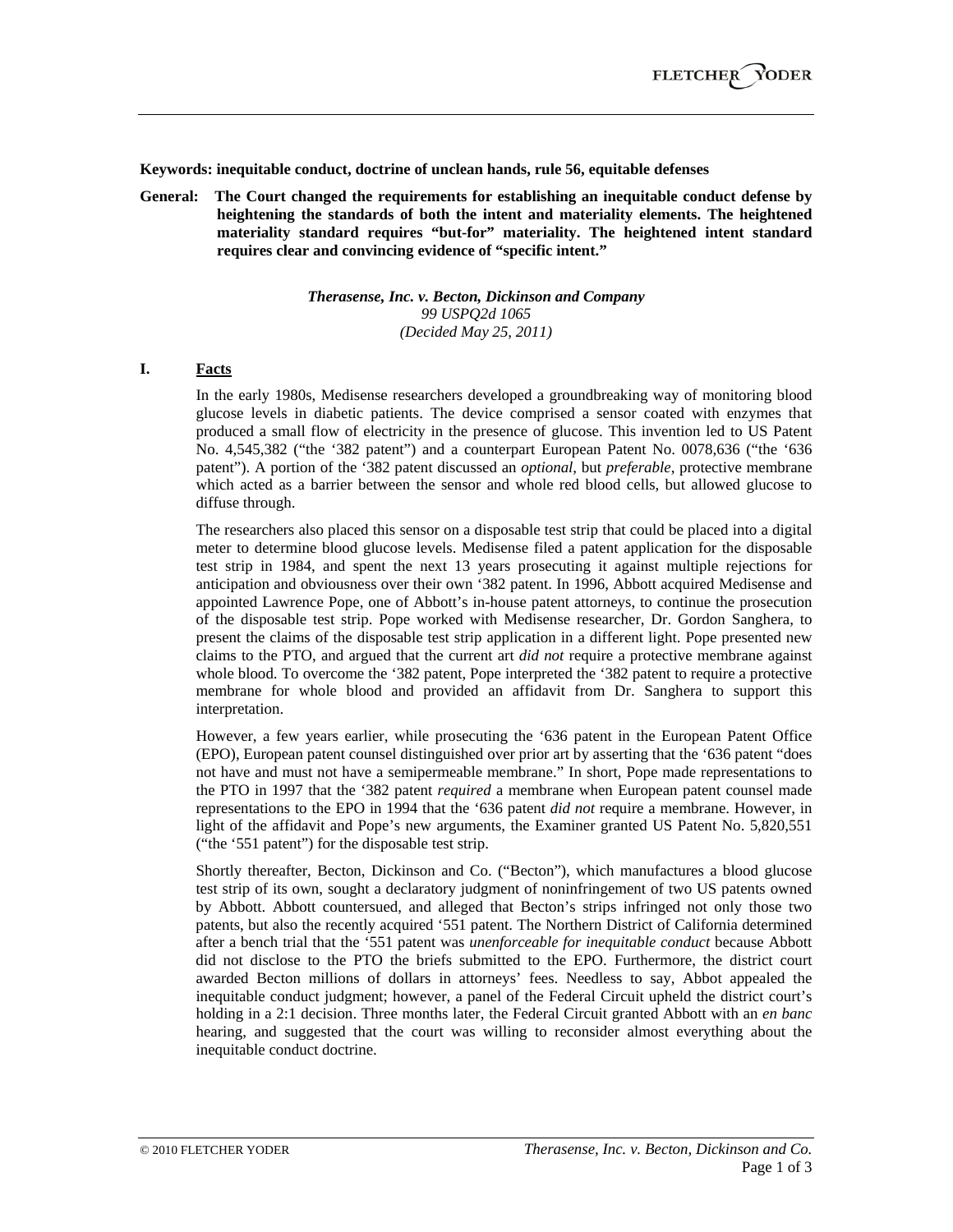### **II. Issues**

- A. Should this Court heighten the standards of both the intent and materiality elements of the inequitable conduct doctrine?
- B. Did the district court err in the standards it used to find the '551 patent unenforceable for inequitable conduct?

## **III. Discussion**

A. Yes. The majority opinion, written by Chief Judge Rader, begins with an analysis of a trio of Supreme Court cases that used the doctrine of unclean hand to dismiss patent cases. The court characterizes these cases as all involving "particularly egregious misconduct," such as perjury, the manufacture of false evidence, or the suppression of evidence. All these cases also involved "deliberately planned and carefully executed" schemes to defraud. The Court noted that these cases paved the way for the inequitable conduct doctrine that evolved to encompass a broader scope of misconduct, including the "mere nondisclosure of information to the PTO." The remedy for an inequitable conduct finding also changed, from simply dismissing the lawsuit to unenforceability of the entire patent.

In addition to encompassing a broader scope of conduct, courts began to require a showing of both the inequitable conduct elements of materiality and intent with clear and convincing evidence. The Court recognized that the standards for establishing materiality and intent have fluctuated over time. For example, the Court cites to *Driscoll v. Cebalo* as establishing a low intent requirement by employing a "knew or should have known" standard. The courts further diluted the standards for both intent and materiality by placing them together on a "sliding scale." The sliding scale allowed courts to find inequitable conduct even with a reduced showing of intent if the record indicated a stronger showing of materiality (and vice versa). Chief Judge Rader pointed out many negative effects of the inequitable conduct doctrine on the entire patent system:

> " … low standards for intent and materiality have inadvertently led to many unintended consequences, among them, increased adjudication cost and complexity, reduced likelihood of settlement, burdened courts, strained PTO resources, increased PTO backlog, and impaired patent quality."

Of particular relevance to patent prosecutors, Rader addressed the practice of "bury[ing] PTO examiners with a deluge of prior art references, most of which have marginal value." In view of these unforeseen and unintended consequences, the Court directly stated that it will "tighten the standards for finding both intent and materiality" in an effort to redirect the doctrine of inequitable conduct. The Court issued clear standards for establishing the inequitable conduct defense:

- 1. Materiality standard: The materiality required to establish inequitable conduct is "but-for" materiality.
- 2. Materiality standard exception: IF the patentee has engaged in affirmative acts of egregious misconduct, the misconduct is material.
- 3. Intent standard: Clear and convincing evidence of specific intent is required.
- 4. Intent must be separate from materiality, i.e. a "sliding scale" cannot be used.
- B. Yes. The district court held the '551 patent unenforceable for inequitable conduct because Abbott did not disclose briefs that it submitted to the EPO regarding the '636 patent (the European counterpart to the '382 patent). The Court indicated that the district